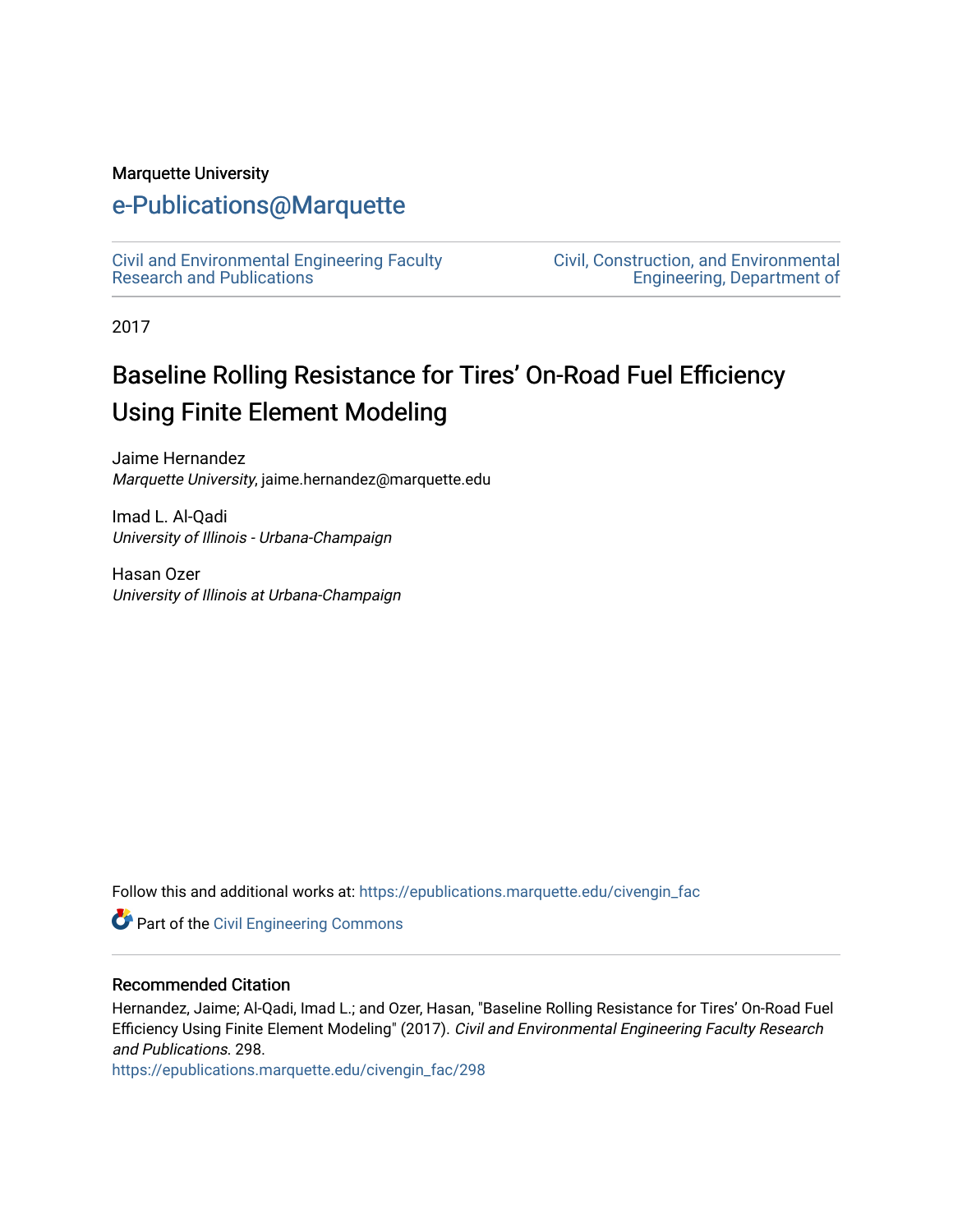**Marquette University**

## **e-Publications@Marquette**

## *Department of Civil, Construction, and Environmental Engineering Faculty Research and Publications/College of Engineering*

*This paper is NOT THE PUBLISHED VERSION***.** 

Access the published version via the link in the citation below.

*International Journal of Pavement Engineering*, Vol. 18, No. 5 (2017): 424-432. [DOI.](http://doi.org/10.1080/10298436.2015.1095298) This article is © Taylor & Francis and permission has been granted for this version to appear in [e-](http://epublications.marquette.edu/)[Publications@Marquette.](http://epublications.marquette.edu/) Taylor & Francis does not grant permission for this article to be further copied/distributed or hosted elsewhere without express permission from Taylor & Francis.

# Baseline rolling resistance for tires' on-road fuel efficiency using finite element modeling

Jaime A. Hernandez Department of Civil and Environmental Engineering, University of Illinois at Urbana-Champaign, Urbana, IL, USA. Imad L. Al-Qadi Department of Civil and Environmental Engineering, University of Illinois at Urbana-Champaign, Urbana, IL, USA. Hasan Ozer Department of Civil and Environmental Engineering, University of Illinois at Urbana-Champaign, Urbana, IL, USA.

#### Abstract

Calculation of truck tires rolling resistance, using the finite element method and considering variables such as incompressible visco-hyperelastic rubber materials, accurate tire geometry and steady temperature distribution, is presented. The model was validated using experimentally measured contact area and contact stresses. Rolling resistance was calculated for three values of axle load, tire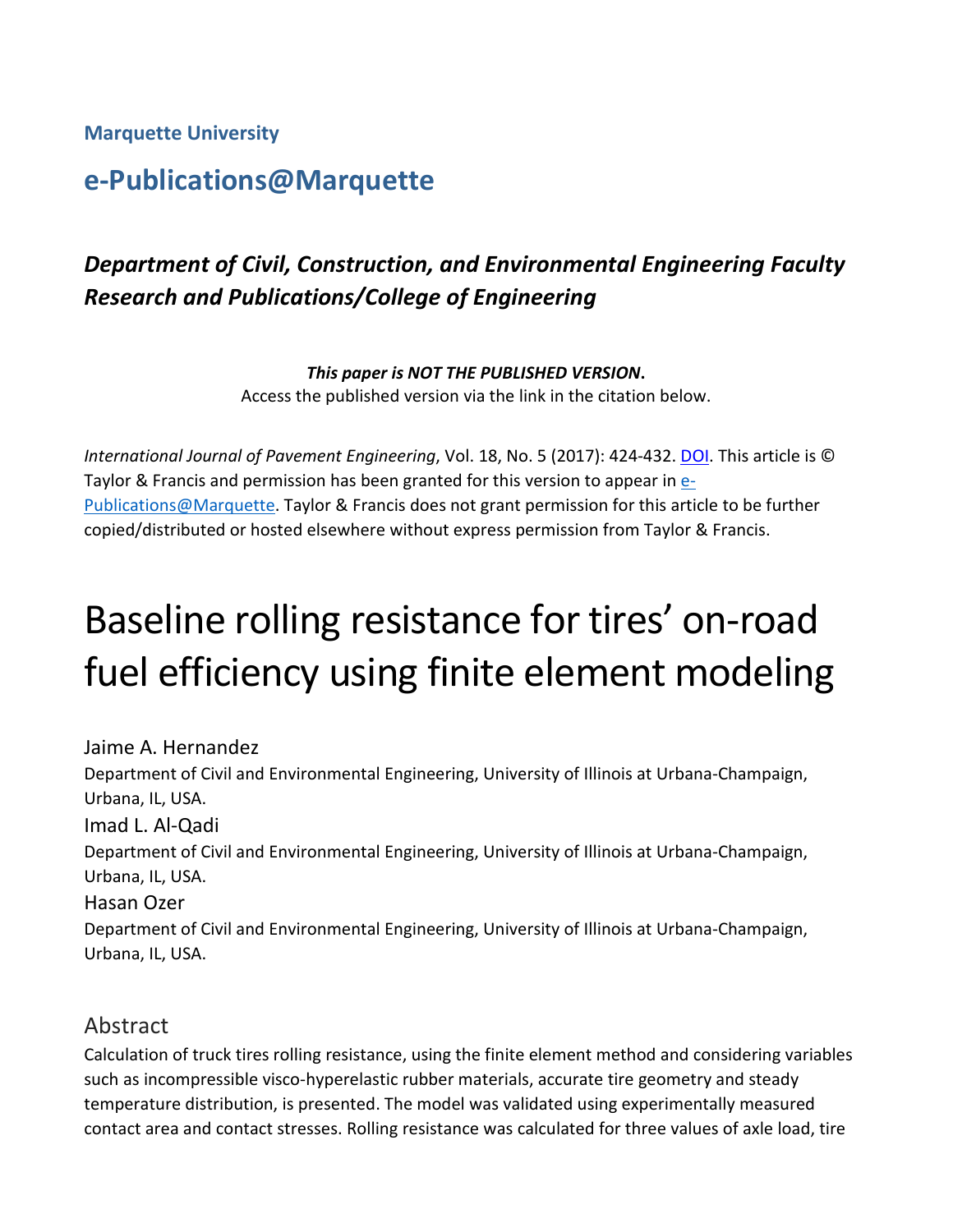inflation pressure, temperature and speed. In addition, regression analysis was used to propose a mathematical expression for predicting rolling resistance as a function of the considered variables. Finally, the contribution of tire's rubber components to the internal energy was quantified, and it was found that sidewall and subtread were the most relevant. The results of this study will help differentiate the contribution of pavement parameters, such as mean profile depth and international roughness index, to fuel efficiency.

#### Keywords:

Rolling resistance, fuel efficiency, tire modelling, energy loss, coefficient of rolling resistance

#### 1. Introduction

As part of the Climate Action Plan for the United States, higher fuel efficiency standards will be established for all highway vehicles, including passenger cars and heavy trucks. These standards aim at reducing greenhouse gas (GHG) emissions associated with the transportation sector. Transportation services consume nearly 28% of total energy use in the US and a big share is in the form of petroleum. Even more, the American government announced in June 2015 a plan to reduce truck emissions. The transportation sector is a significant source of GHG emissions, accounting for 39% of total US GHG emissions in 2011. Hence, efforts by the transportation industry, including highway and trucking industry, are currently focused on enhancing sustainability practices, such as reducing fuel consumption, sustainable infrastructure materials, roadside elements, construction and operations (Bureau of Transportation Statistics 2013). For example, the regulations imposed by the Environmental Protection Agency limit various sources of emissions for on-road and non-road vehicles and engines.

For semi-trucks fabricated from 2018, a 20% reduction in fuel consumption will be required (The White House 2014). Such targets can be achieved by improving engine technology, using alternative fuels, upgrading and maintaining old vehicles, and vehicle and tire design. Therefore, it is important to understand vehicles fuel consumption mechanisms to be able to achieve such goals.

The energy provided by fuel is used to overcome five resistive forces when the vehicle is moving: rolling resistance, drag forces, internal friction in the vehicle, gravitational forces and inertial forces (Michelin of Americas 2003). Tires greatly affect vehicles rolling resistance forces, thus contributing to energy consumption. Rolling resistance is directly related to vehicles tires, and its contribution to fuel consumption has been quantified for various scenarios. For instance, Schuring and Redfield (1982) assumed a linear relationship between rolling resistance and fuel consumption and observed a variation in energy loss ranging between 7 and 17%, depending on tire type and load. The linear relation between rolling resistance and vehicle fuel consumption was verified and updated by Schuring (1994).

In addition, road surface characteristics play a role in the rolling resistance of tires. Mammetti *et al.* (2013) reported 25–30% contribution of rolling resistance to fuel consumption depending on the road type (city, rural, or highway). Laclair and Russell (2005) observed savings of 4.77 lt/100 km on secondary roads and 5.49 lt/100 km on highway per 1-kN reduction on rolling resistance. The finding was based on measurements of a truck's fuel consumption, rolling resistance of tires and validated modelling using the commercial software AVL-CRUISE. In general, fuel consumption and vehicle wear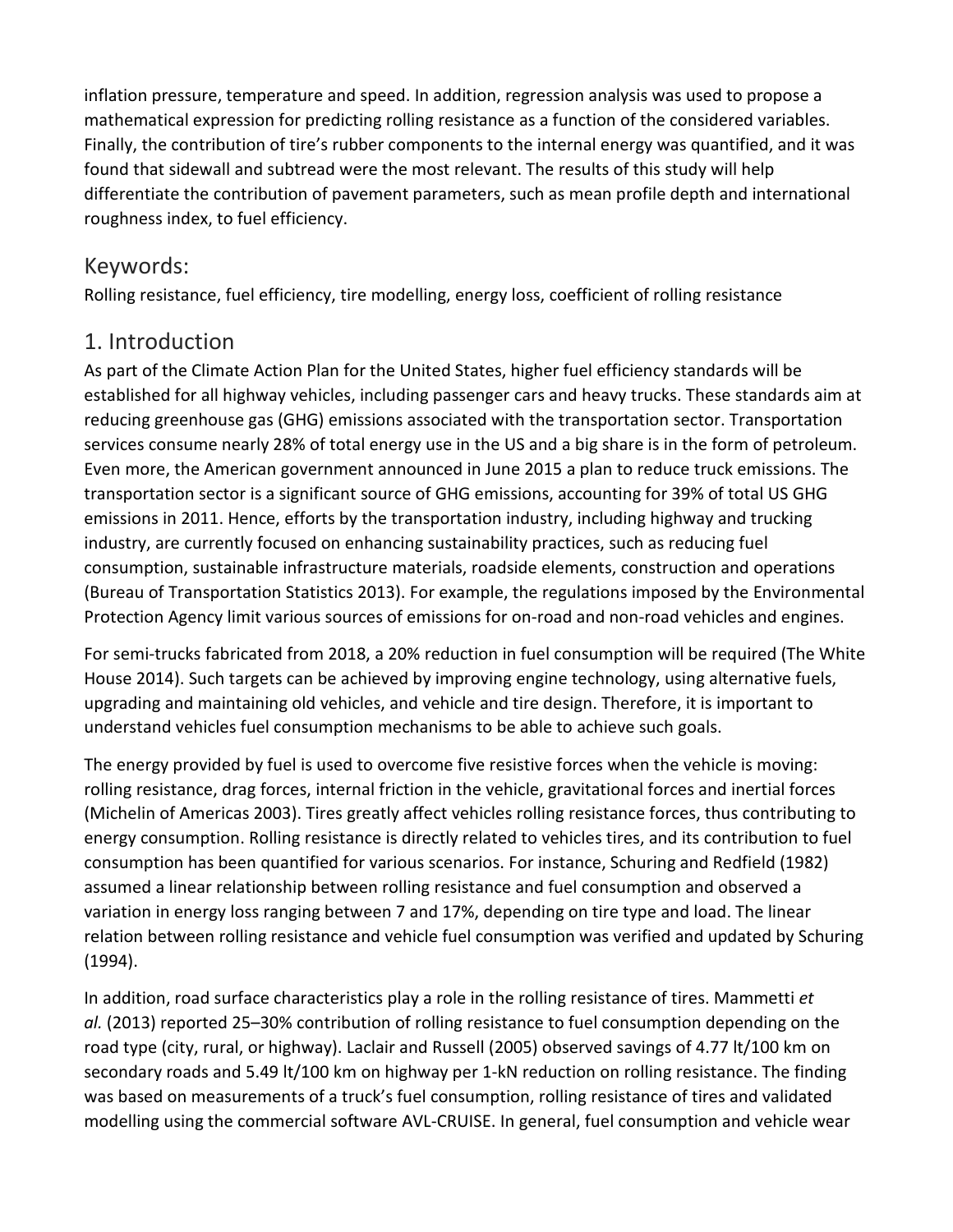and tear are correlated to road surface smoothness. According to Chatti and Zaabar (2012), a unit increase of roughness will increase fuel consumption of passenger cars by about 2% and about 1% for heavy trucks, respectively. A linear relationship was established to indicate the correlation between road roughness and additional fuel consumption for different classes of vehicles.

To understand the factors influencing the rolling resistance of tires and develop simplified predictive models, mathematical expressions have been proposed in the literature to predict rolling resistance based on experimental evidence and field observations. For example, Clark (1978) assumed rolling resistance as a linear combination of applied load and the inverse of tire inflation pressure. The obtained expression characterised a specific tire and needed three experimental measurements to be fully defined. Grover proposed the equation for rolling resistance currently used by Standard SAE J2452. The formula considered load, tire inflation pressure and speed. Although the formula provided very good fit, it did not consider temperature (Grover 1998). This drawback was addressed by Nielsen and Sandberg (2002) who proposed an analytical procedure that consists of five equations based on the individual effects of the variables considered on rolling resistance coefficient. The procedure accounted for temperature, velocity and load and provided good agreement with published results. SAE J2452 expression is adjusted in this paper to include temperature effects without any system of equations.

Finite element (FE) is another powerful tool used to predict rolling resistance. Even though the method considers advanced features, such as tire-surface contact, incompressible visco-hyperelastic materials and large deformations, it requires considerable computational resources. Simplified approaches have been adopted, thus affecting accuracy of the results. Shida *et al.* (1999) estimated rolling resistance based on static analysis of the tire and laboratory-determined viscoelastic properties of tire materials. The method was successful in capturing the trend of the considered variables. Ebbott *et al.* (1999) used a simplified thermomechanical approach to compute rolling resistance and steady temperature distribution.

Some issues were observed when comparing FE simulation results with experimental measurements because of the frictionless contact assumptions. Terziyski and Kennedy used FE to calculate rolling resistance and steady temperature distribution of passenger cars. The approach utilised a statically loaded tire model with linear elastic rubber with Poisson's ratio of 0.48. Coulomb friction was assumed between the tire and the surface with a coefficient of 0.75. The hysteresis was obtained by postprocessing of the finite results. Measured and predicted rolling resistance differed by more than 30%, which could be the result of the inappropriate material model (Terziyski and Kennedy 2009).

Tires rolling resistance is an important component of vehicles driving resistance. Therefore, it is important to understand the mechanisms of tires rolling resistance and tires interaction with the environment and road surface to improve accuracy of rolling resistance prediction models, especially with the emergence of new tire designs that focus on reducing fuel consumption, such as the newgeneration wide-base tires (Muster 2000, GENIVAR 2005, Ang-Olson and Schroeer 2002, Nylund 2006, Franzese *et al.* 2010). Therefore, the objective of this paper is to develop a rolling resistance model for a truck tire based on numerical simulations, capturing the complexity of tire design and operating conditions and its interaction with the environment. This paper presents a baseline rolling resistance predictive model for a truck tire developed using 3-D FE simulations. The ultimate objective of the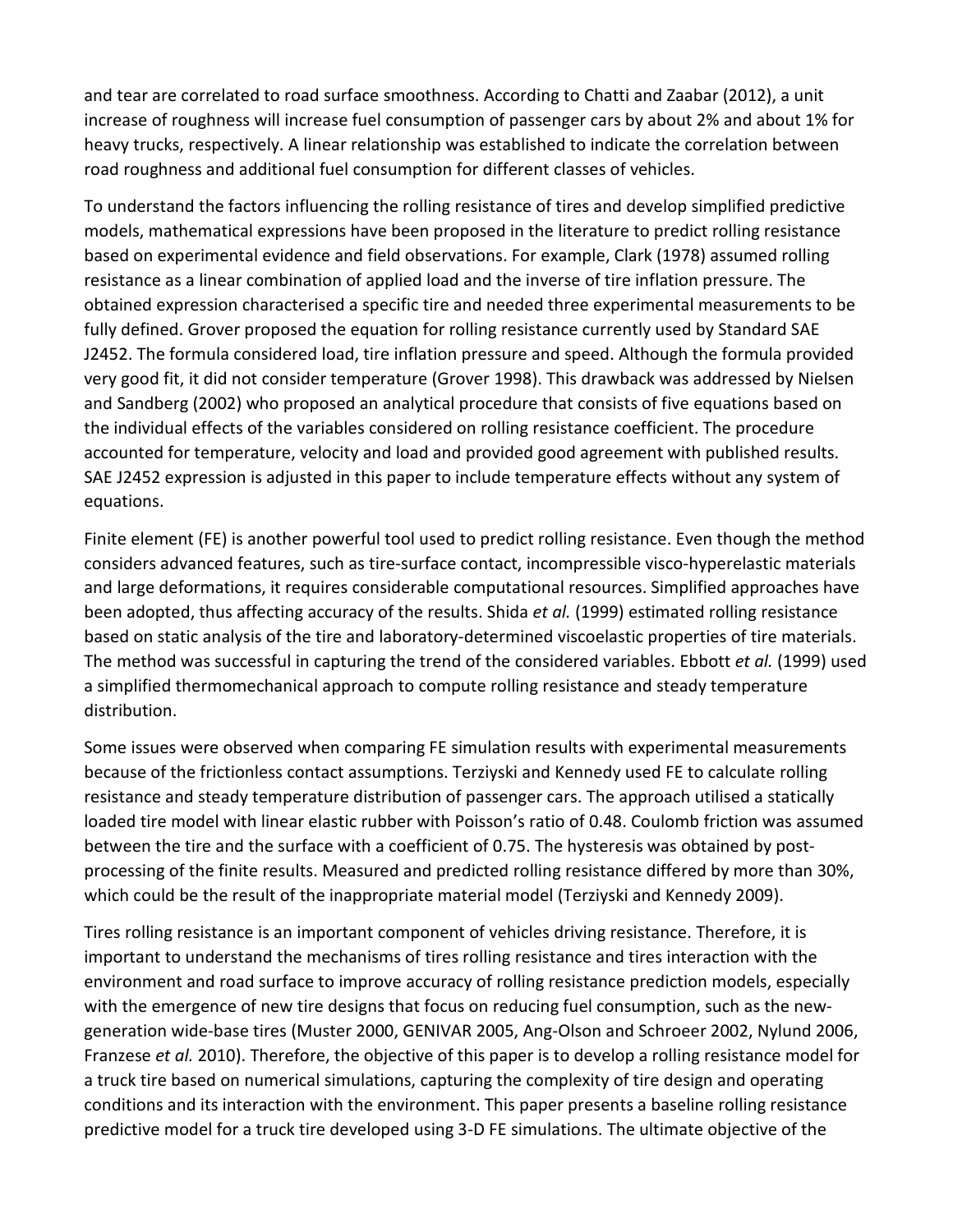study is to expand the baseline model to capture the contribution of road structure and surface conditions.

In this paper, a brief background on rolling resistance is presented. Details of tire FE model are explained. The numerical analysis matrix is introduced to evaluate the effect of temperature, speed, load and tire inflation pressure on rolling resistance. Two approaches for calculating rolling resistance are discussed: the first is based on the energy dissipated by the tire while the second is based on the horizontal reaction force at the tire-pavement interface during free rolling. A numerical expression for predicting the baseline rolling resistance of the analysed tire is also presented. Finally, the contribution of viscoelastic rubber components to the internal energy is given.

### 2. Rolling resistance definition

Rolling resistance is defined as the energy dissipated by the tire per unit distance travelled. The sources of energy dissipation in the tire are the hysteresis of the material used for tire fabrication, the friction between tire and pavement, and the friction between tire and air. However, hysteresis has been the main focus of research because it represents 90–95% of rolling resistance (Walter and Conant 1974, Clark 1978, Michelin of Americas 2003). When subjected to one loading cycle, the path followed by the stress-strain curve is not the same when loading as when unloading. As a consequence, the strain energy when the load is applied is not equal to the strain energy when the load is removed. This behaviour helps define total energy, dissipated energy and recovered energy as the area under the loading path, between loading and unloading path, and under unloading path, respectively. Some studies have identified a close relation between rolling resistance and loss ratio (ratio between energy dissipated and energy input) and loss tangent (tangent of phase angle) for the same tire structure (Lou 1978). Rolling resistance from material energy dissipation is identified as  $RR_e$ .

A mechanical manifestation of rolling resistance is a horizontal force developed at the contact between tire and road surface during free rolling ( $RR_f$ ). Some studies have experimentally proved this link. For instance, Pillai compared the rolling resistance from hysteresis and horizontal reaction methods for car tires without treads and found good agreement (Pillai 1995). It has been observed that  $RR<sub>f</sub>$  is directly proportional to the applied load P; the ratio between  $RR<sub>f</sub>$  and P is known as coefficient of rolling resistance  $C_{rr}$ . Under specific assumptions, an energy balance was used to prove that  $C_{rr}$  depends only on the loss ratio if the term  $\delta b / A_c$  is constant, where  $\delta$  is the tire deflection, b is the contact width and  $A_c$  is the contact area (Pillai and Fielding-Russell 1992).

Two approaches for measuring rolling resistance are standardised by the Society of Automotive Engineers (SAE) under SAE J1269 and SAE J2452 (Society of Automotive Engineers 2006, Society of Automotive Engineers 1999). SAE J1269 procedure provides the steady rolling resistance tires for passenger cars, light trucks, heavy trucks and buses. The test is performed under constant speed and steady temperature (24°C) with the tire subjected to four combinations of load and inflation pressure. The loading conditions depend on the maximum load of the tire and its base tire inflation pressure (Society of Automotive Engineers 2006). On the other hand, SAE J2452 aims to represent the coastdown operation of vehicles and is based on four combinations of load and tire inflation pressure, which are defined by the maximum tire load and tire inflation pressure. For each combination, the speed varies as a function of time between 15 and 115 km/h (Society of Automotive Engineers 1999).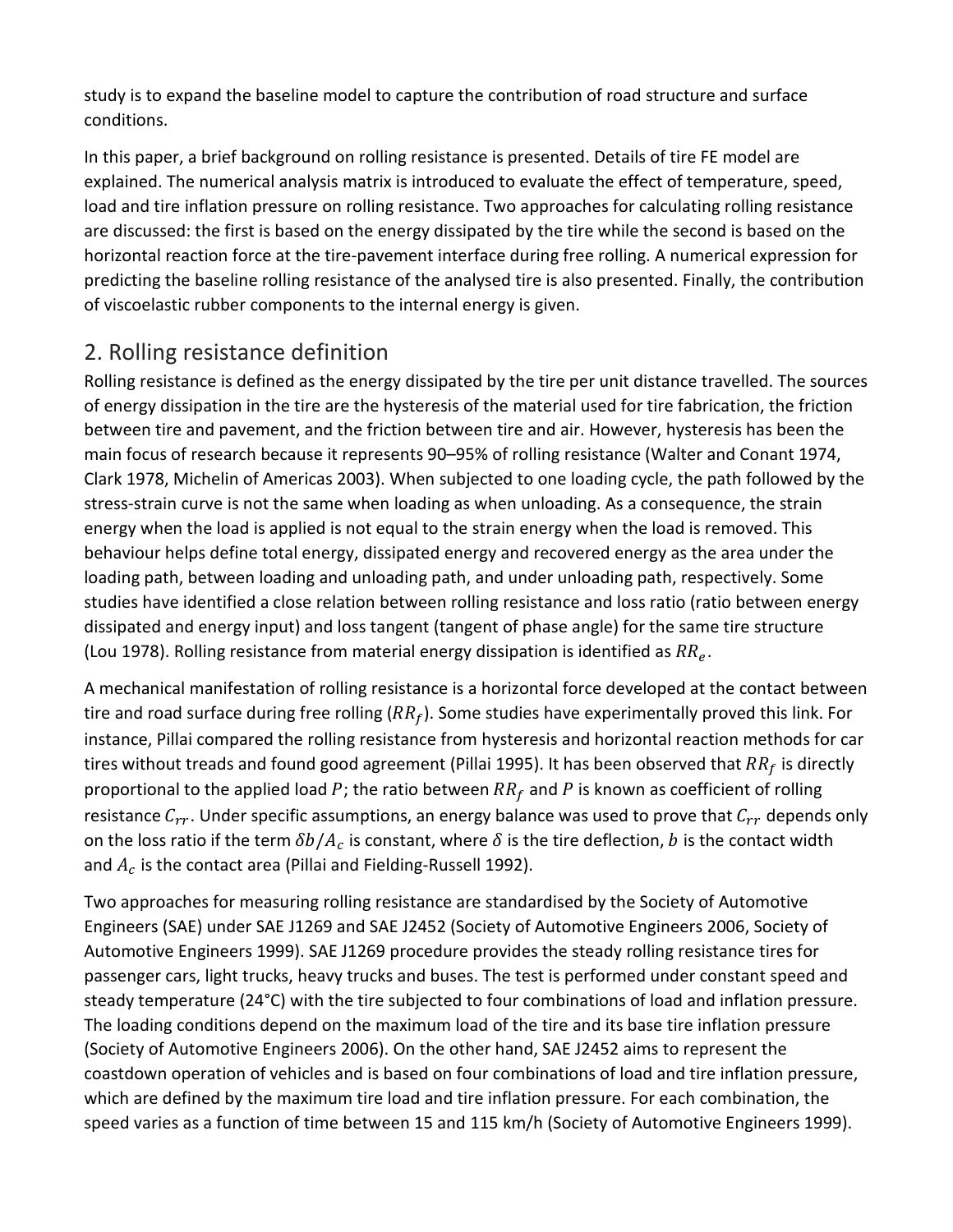Wen et al. compared SAE J1269 and SAE J2452 for passenger car tires and found good correlation between both procedures based on statistical analysis (Wen *et al.* 2014). FE simulations were used in this study to calculate rolling resistance.

#### 3. Tire FE model

A wide-base tire with a width of 445 mm and properly measured geometric details was modelled using the FE method. The geometric details included distribution of materials in the cross section and tread and groove thicknesses. The tire was assumed to be made of five rubber elements (tread, sub-tread, shoulder wedge, sidewall and bead filler) and five reinforcement belts. The width, orientation, spacing and cross-sectional area were measured for each belt. The distribution of rubber components in the half cross section is presented in Figure 1.

Figure 1. Distribution of material properties in tire's half cross section.



The modelled tire was previously used in an experimental programme aimed to measure contact area and contact stresses (Hernandez *et al.* 2013). The measurements were used to calibrate and validate the developed FE model. The results obtained from a specific combination of load and tire inflation pressure influenced the change of Mooney-Rivlin constants. After that, another eight combinations of load and tire inflation pressure were used to validate the model. The mean average percentage error for contact area and deflection was 4.2 and 8.5%, respectively Hernandez and Al-Qadi 2015.

#### 3.1. Constitutive models

Appropriate material models were used for the various tire components. Rubber was assumed to behave as visco-hyperelastic material with long-term behaviour as defined by Mooney-Rivlin model. Viscoelastic parameters in the form of Prony series were obtained from dynamic mechanic analyser (DMA) tests conducted at different temperatures and frequency. The hyperelasticity component of the rubber constitutive relationship considers the large deformation behaviour under high truck loads and tire inflation pressures, whereas the viscoelastic component represents energy losses in the rubber as a result of load-unload cycles. Figure 2(a) presents a sample of the DMA test results for a rubber component. Prony series calculations and testing temperature errors are also shown. In addition, belts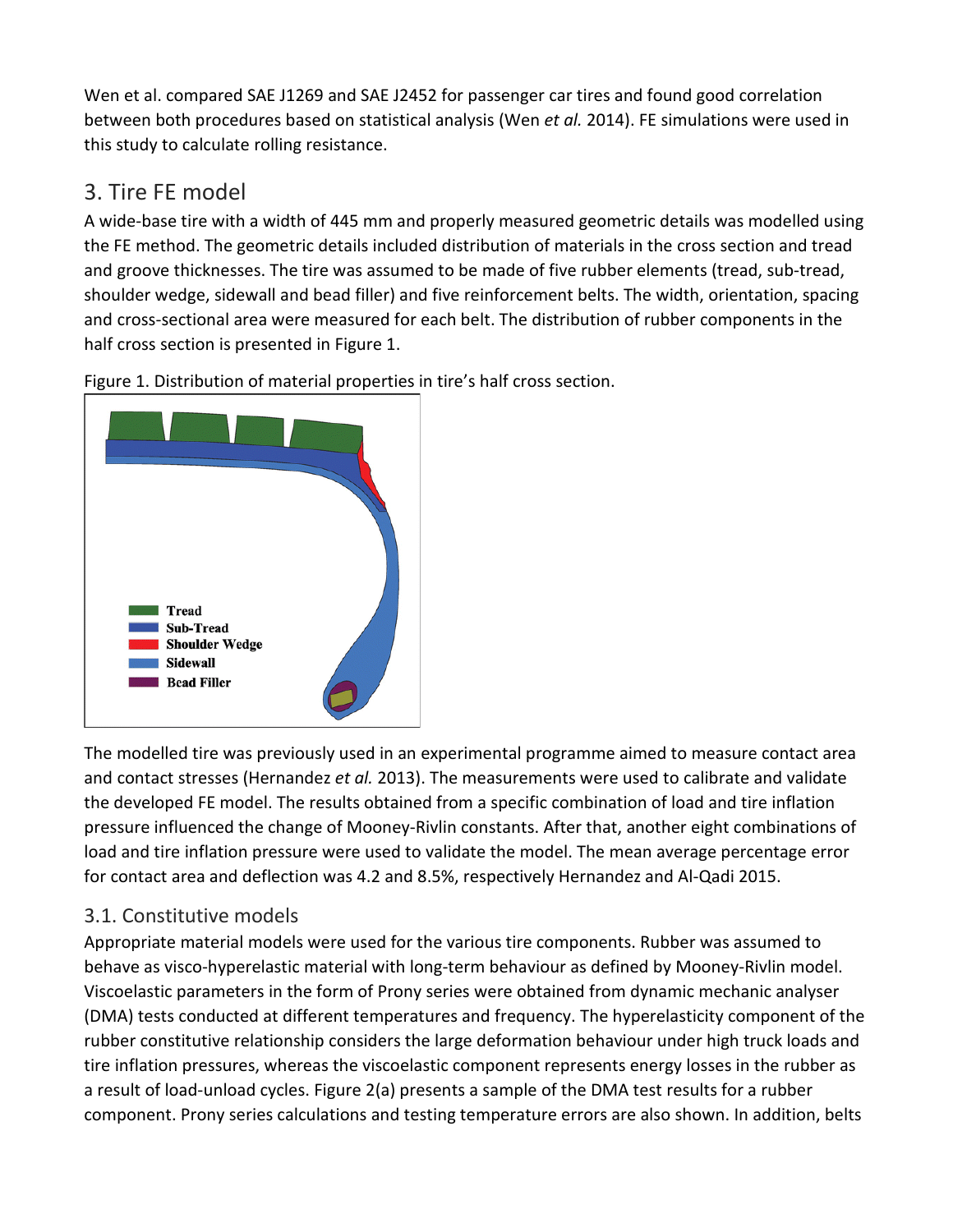were assumed linear elastic with experimentally obtained elastic modulus. Figure 2(b) shows a test result sample for tension testing of the belts. The plot includes the results of five specimens along with the average elastic modulus represented by the slope of the linear segment. Finally, for the rolling tire, the Coulomb friction with  $\mu = 0.30$  was assumed at the interface between the tire and the pavement.

Figure 2. Sample of material testing and characterisation: (a) viscoelastic rubber, (b) elastic belt.



#### 3.2. FE mesh and analysis

Various element types were used to properly model the complexity of the tire structure. The tire volume was divided into two regions: The foot, which is the region in potential contact with the ground, covered a 60°-arc and was symmetric with respect to the vertical axis; and the cylindrical elements, which exactly represent the curved geometries, were used in the rest of the tire circumference (Danielson and Noor 1997, Kennedy 2003). Full integration elements were utilised in the first region. Figure 3 shows both regions with a 3-D and side view of the tire model. In order to properly account for incompressibility, hybrid elements were assigned in the regions occupied by rubber. Finally, reinforcement was modelled using rebar elements, which consider each component, rubber and reinforcement, independently (Helnwein *et al.* 1993).

Figure 3. 3D and side view of tire's FE model.



A convergence analysis based on the strain energy criterion was conducted to determine the size of the cylindrical elements used in the mesh, including cross section and foot. Therefore, strain energy was calculated for each mesh generated with various element sizes. The reference solution was chosen to be the mesh with the finest element size. Optimum mesh had strain energy within 5% the value of the reference solution. This procedure was applied to the half-axisymmetric model to determine the size of elements in the cross section and to the half model to define the size of cylindrical elements and the elements in the foot region. The mesh sensitivity analysis was performed assuming hyperelastic rubber materials. The final mesh consisted of 60 full integration elements in the foot region (i.e. each element covered 1°), and 40 cylindrical elements at each side of the foot.

The steady-state transport feature of Abaqus was used to perform the calculation. This approach is based on the arbitrary Lagrangian Eulerian (ALE) formulation, which combines the advantages of the Lagrangian and Eulerian methods. In the case of rolling tire, the reference coordinate system is located at the tire rotation axis, and the mapping between the initial and reference configuration is a pure rigid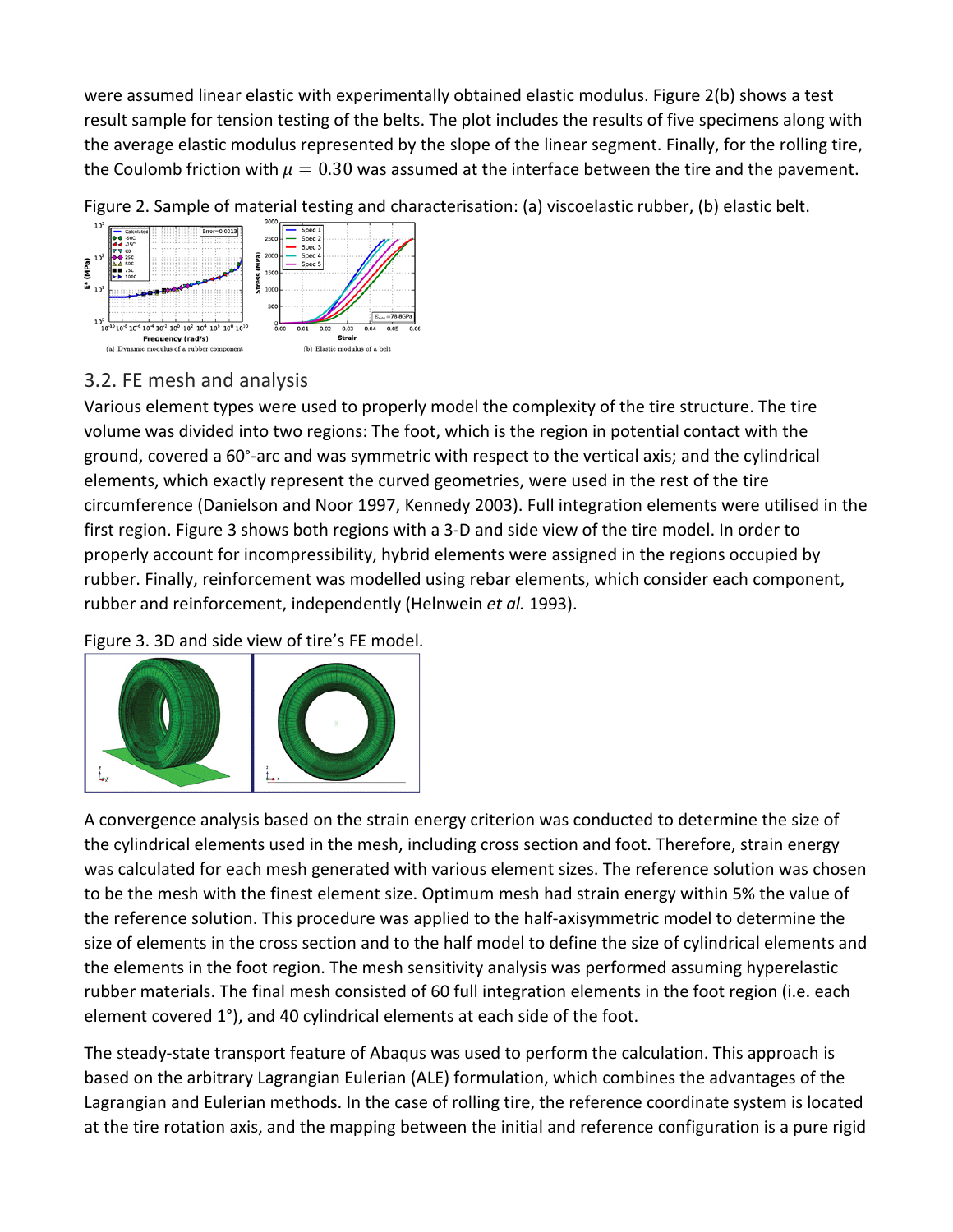body motion. The ALE approach transforms a dynamic problem into one with spatial derivative and allows for the use of finer mesh at the tire-surface contact only.

The analysis was performed in three successive stages: (i) axisymmetric tire model was loaded with the tire inflation pressure; (ii) the axisymmetric model was revolved to create full 3-D model; and (iii) freerolling analysis was performed. It should be noted that during the static phase, frictionless interaction between tire and road was assumed. The Coulomb friction model was applied when performing freerolling analysis.

#### 4. Numerical analysis matrix

The numerical analysis matrix was designed to investigate the effect of typical truck tire operating conditions on rolling resistance. Three values of load, tire inflation pressure, temperature and speed were combined to create 81 analysis cases. The tire inflation pressure ranged from 552 kPa, which represents under-inflated tire, to 758 kPa, which is slightly higher than recommended inflation pressure for most truck tires. The lowest and highest load values were 26.2 to 44.4 kN. It must be noted that for a semi-truck with four axles, the typical load is 37.8 kN on one tire. Travelling speeds were 8, 65 and 115 km/h, which represent the range of truck speeds, including low speed in urban areas and high speed on highways. Finally, tire temperature was assumed constant and equal to 25, 45 and 65°C. Table 1 summarises the values of the variables considered. The effect of temperature on tire inflation pressure was omitted.

| Load                   | Pressure   | Speed                            | Temperature |
|------------------------|------------|----------------------------------|-------------|
| (kN)                   | (kPa)      | (km/h)                           | '°C)        |
| $P1 = 26.6$   S1 = 552 |            | $V1 = 8$                         | $T1 = 25$   |
| $P2 = 35.5$   S2 = 690 |            | $V2 = 65$                        | $T2 = 45$   |
| $P3 = 44.4$            | $S3 = 758$ | $\vert$ V3 = 115 $\vert$ T3 = 65 |             |

Table 1. Values of load, inflation pressure, speed and temperature considered.

5. Rolling resistance from dissipated energy and longitudinal reaction force Based on the FE model described, two methodologies can be followed to calculate rolling resistance: The energy dissipated by the tire divided by the distance travelled in one revolution  $(RR_e)$ , and the reaction force in the travelling direction,  $(RR_f)$ , which is the mechanical manifestation of dissipated energy. The coefficient of rolling resistance  $C_{rr}$  is commonly used as an indicator of rolling resistance per applied load, and it is believed to characterise the rolling resistance of a tire under various applied loads. Pillai and Fielding-Russell theoretically linked rolling resistance and energy dissipation assuming constant contact area and uniform distribution of tire-pavement contact stresses (Pillai and Fielding-Russell 1992). It was proved that:

$$
RR = h \frac{P \delta b}{A_c}
$$

(1)

where

 $RR =$  rolling resistance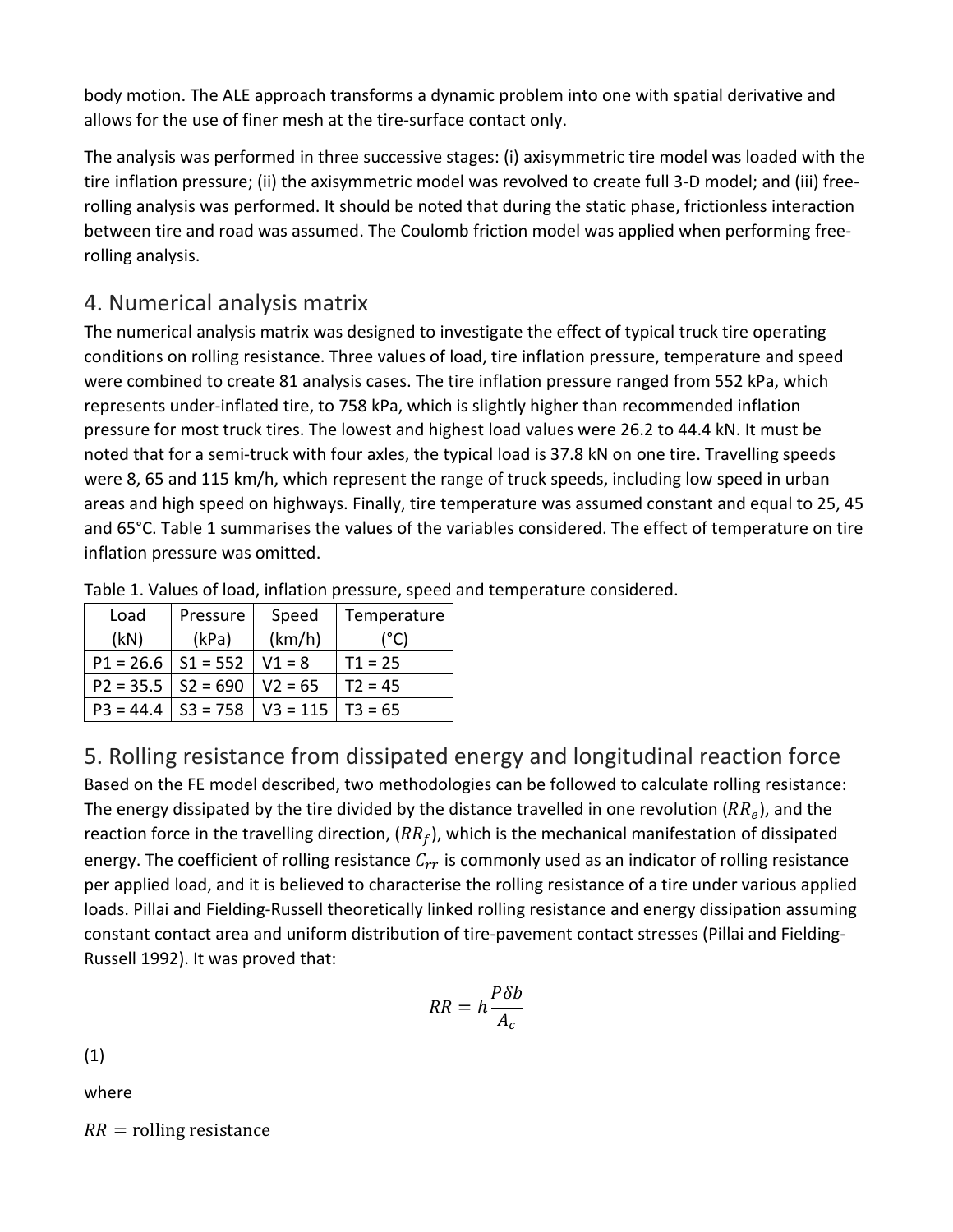$h =$  ratio of energy lost to the total energy input  $P =$  applied load  $\delta$  = tire deflection  $A_c$  = contact area

 $b =$  width of contact area.

In other words:

$$
C_{rr} = \frac{RR}{P} = h \frac{\delta b}{A_c}
$$

(2)

From Equation (2), it can be concluded that, for the coefficient of rolling resistance to characterise the energy dissipated by the tire, the term  $\delta b/A_c$  needs to be constant. The assumption was verified for the variables summarised in Table 1 using the developed FE model. Figure 4 presents the variation of  $\delta b/A_c$  with load, tire inflation pressure, speed and temperature. Each mark shape represents a different temperature (circle,  $T = 25^{\circ}\text{C}$ ; triangle,  $T = 45^{\circ}\text{C}$ ; and square,  $T = 65^{\circ}\text{C}$ ). The negligible effect of  $V$  was observed. In addition, a variation between 0.332 and 0.286 in the vertical axis and a coefficient of variation of 3.5% was also seen, thus confirming that the assumption that  $\delta b/A_c$  being constant is acceptable for the studied tire. Consequently, rolling resistance based on equilibrium  $RR_f$  was adopted as indicator of the energy dissipation in this study.





The rolling resistance was calculated using Schuring (1980):

$$
RR_f = \frac{T\omega}{V} - F_x
$$

(3)

where

 $RR =$  rolling resistance  $V =$  rolling speed of the tire  $\omega$  = angular velocity  $F_x$  = resulting longitudinal force.

#### 6. Influence of operating conditions on the baseline rolling resistance FE simulation results were analysed to evaluate rolling resistance in the tire as a result of different operating conditions. Rolling resistance values based on the equilibrium and Equation (3) were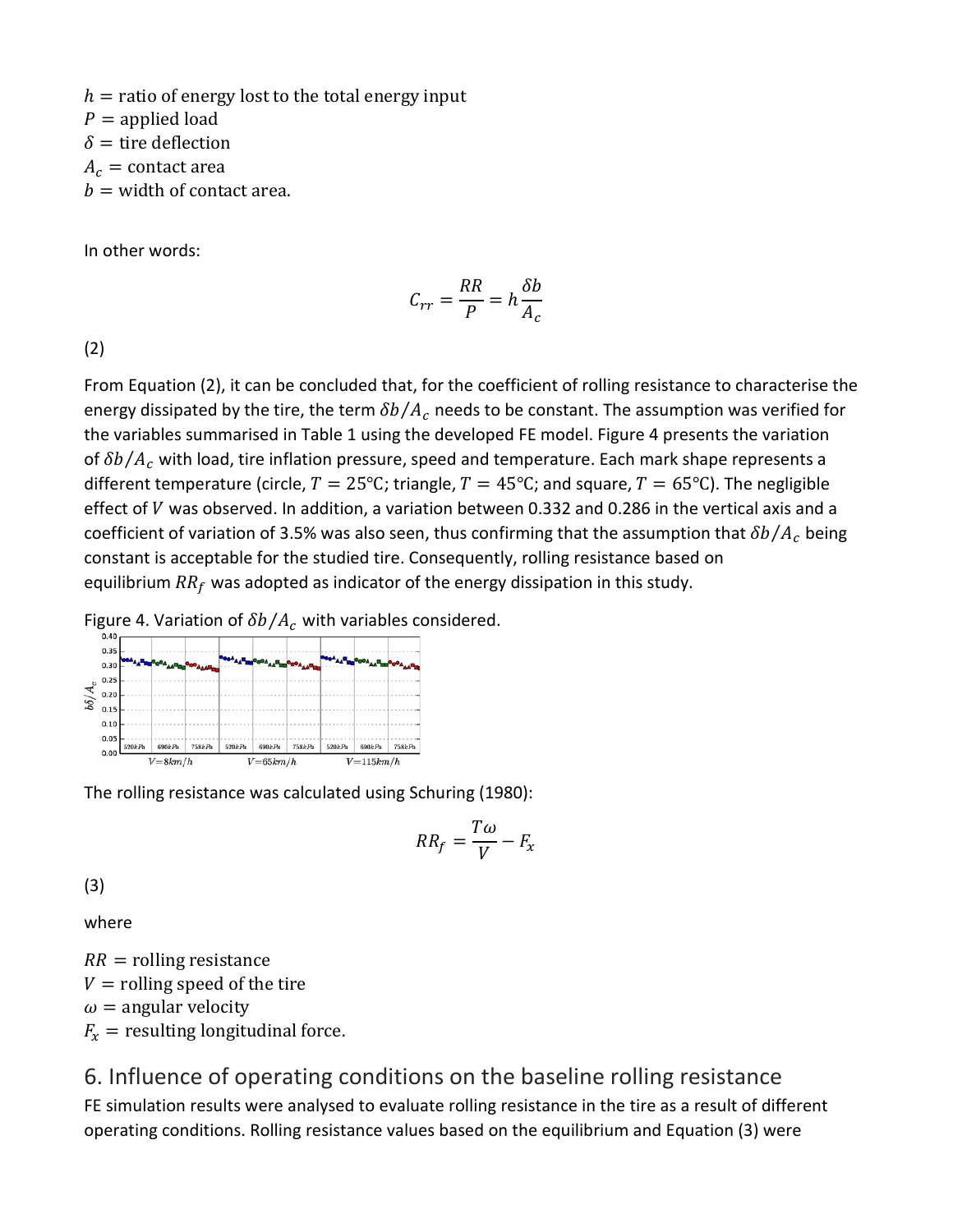retrieved for each operating condition. Figure 5 shows the effect of tire inflation pressure and load on the  $RR_f$  for extreme  $T$  and  $V$ . The horizontal axis represents the tire inflation pressure, while the vertical is the  $RR_f$ . All computed  $RR_f$  are summarised in Table 2.



Figure 5. Variation of rolling resistance with load, temperature, speed and tire inflation pressure.

 $RR<sub>f</sub>$  decreased with the change of S for all magnitudes of the applied load. The highest and lowest diminution of rolling resistance were 8.3 and 31.1%, respectively. When  $V = 115$  km/h and  $T =$ 25°C,  $RR<sub>f</sub>$  decreased 31.1% when changing the tire inflation pressure from 552 to 756 kPa at  $P =$ 44.4 kN. The reduction could be as low as 8.3%, as in the case  $P = 26.6 \text{ kN}, T = 65^{\circ} \text{C}$ , and  $V =$ 8 km/h, where  $RR_f$  changed from 62.0 N when  $S = 552$  kPa to 56.8 N when  $S = 758$  kPa. The effect of tire inflation pressure was smaller at low load because the load caused the deformation in the tire to increase, thus counterbalancing the stiffening effect of  $S$ .

By tracking the rate of change of  $RR_f$  with respect to P, it was concluded that, once all other variables are unchanged, rolling resistance varies almost linearly with load. For example, the ratio between  $RR_f$  when  $P = 35.5$  kN and  $P = 26.6$  kN is 1.43, which is very close to 1.35, the ratio of  $RR_f$  when  $P = 44.4$  kN and  $P = 35.5$ . These values correspond to  $S = 758$  kPa,  $V = 65$  km/h and  $T = 65^{\circ}$ C (the ratio instead of constant slope was used as criteria to check linearity because the load increment was constant, 8.9 kN).

|                |                | 8 km/h         |                |                | $65$ km/h      |                |                | $115$ km/h     |                |                |
|----------------|----------------|----------------|----------------|----------------|----------------|----------------|----------------|----------------|----------------|----------------|
|                |                | S <sub>1</sub> | S <sub>2</sub> | S <sub>3</sub> | S <sub>1</sub> | S <sub>2</sub> | S <sub>3</sub> | S <sub>1</sub> | S <sub>2</sub> | S <sub>3</sub> |
| $77^{\circ}$ F | P <sub>1</sub> | 85.39          | 77.36          | 76.07          | 84.98          | 71.19          | 68.90          | 83.69          | 75.75          | 72.96          |
|                | P <sub>2</sub> | 134.79         | 115.71         | 110.01         | 131.87         | 111.95         | 104.45         | 143.84         | 109.93         | 99.94          |
|                | P <sub>3</sub> | 170.28         | 151.39         | 146.52         | 189.26         | 152.61         | 148.74         | 197.81         | 140.40         | 136.27         |
| 113°F          | P <sub>1</sub> | 65.03          | 59.37          | 58.52          | 82.07          | 74.93          | 73.89          | 85.07          | 77.30          | 76.11          |
|                | P <sub>2</sub> | 99.12          | 87.04          | 83.78          | 112.48         | 109.98         | 104.73         | 128.41         | 114.24         | 109.41         |
|                | P <sub>3</sub> | 135.73         | 119.82         | 113.62         | 165.56         | 146.27         | 140.20         | 173.94         | 153.45         | 146.47         |
| 149°F          | P <sub>1</sub> | 61.99          | 59.61          | 56.81          | 63.94          | 58.51          | 57.90          | 64.91          | 58.88          | 58.17          |
|                | P <sub>2</sub> | 93.87          | 83.27          | 82.66          | 98.25          | 86.31          | 82.82          | 98.51          | 87.08          | 83.22          |
|                | P <sub>3</sub> | 122.09         | 110.89         | 108.93         | 134.29         | 121.01         | 112.11         | 136.59         | 117.50         | 109.72         |

Table 2. Rolling resistance for variables in numerical analysis matrix.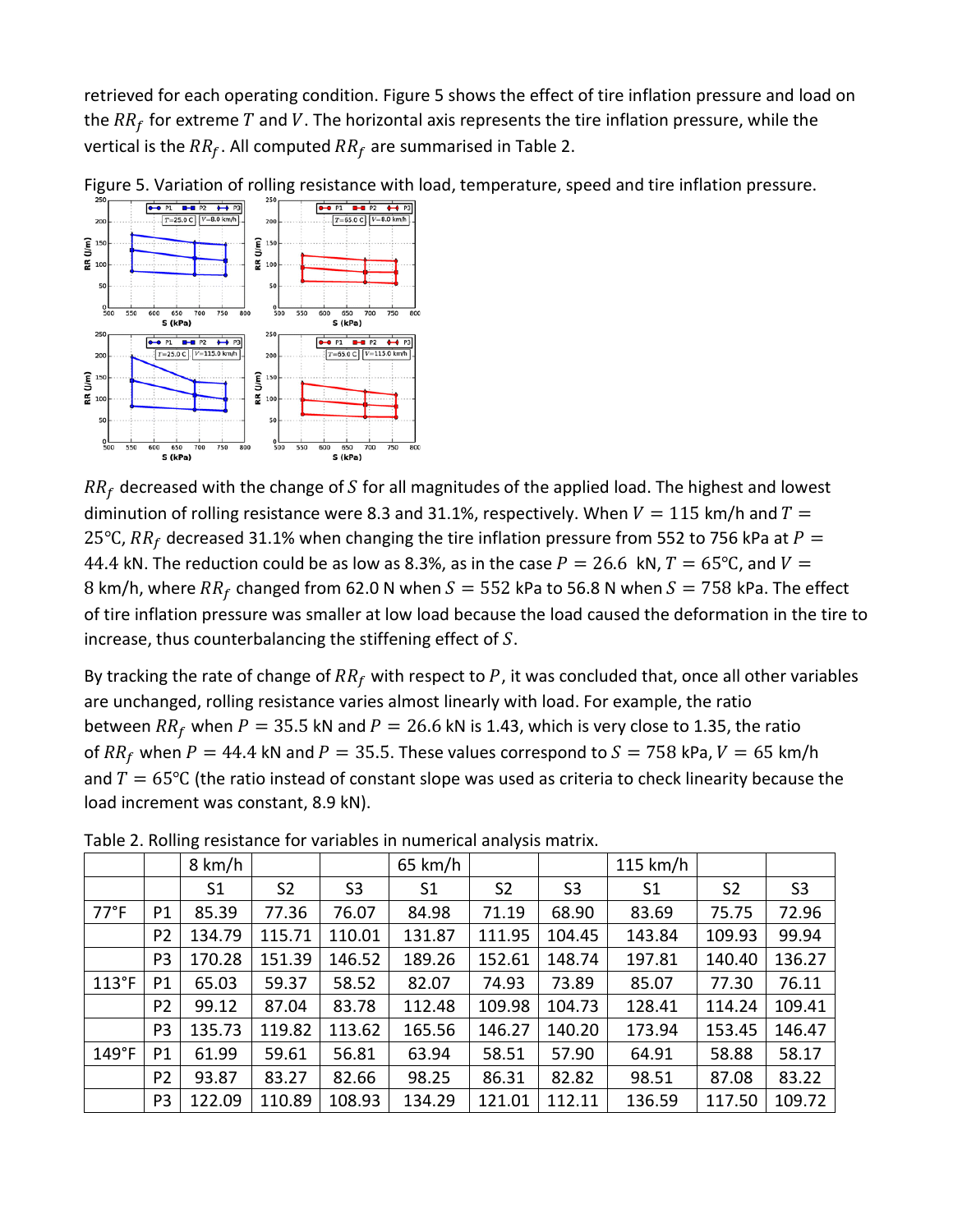It is clearly shown that temperature has a significant effect on rolling resistance. First, as the temperature increased, the slope of the lines in Figure 5 slightly reduced, to the point of becoming almost horizontal when  $T = 65^{\circ}$ C. When  $P = 44.4$  kN,  $T = 25^{\circ}$ C, and  $V = 115$  km/h,  $RR_f$  reduced 61.5 N between  $S = 520$  and 758 kPa. When the temperature changed to 65°C, the reduction decreased to 26.9 N for the same tire inflation pressures. This behaviour is caused by the temperature effect on the tire stiffness. Second, the separation between the lines of equal load decreased as temperature increased, indicating a diminishing effect of load with temperature increment. The case  $S = 552$  kPa,  $V = 65$  km/h and  $T = 25^{\circ}$ C showed an increment of 57.4 N in rolling resistance after increasing the load from 35.5 to 44.4 kN. The increment for the same  $V$  and  $S$  fell to 36.0 N if the temperature switched to  $T = 65$ °C.

Rubber components are viscoelastic materials, which means its modulus depends on the temperature and loading rate. As the temperature increased, the tire stiffness decreased to the point where the stiffening effect of increasing tire inflation pressure became insignificant. Because speed is closely related to the loading rate, the loading rate augmented with the increase in speed, the tire was stiffer, the deformation reduced and the rolling resistance diminished. However, one should not expect a monotonically increasing or decreasing trend with dissipated energy as it is derived from stresses and a viscous components of the viscoelastic strains. As the loading rate increases or temperature decreases, stresses may augment in the rubber, accompanied with a reduction in the viscous part of strains, which may result in higher dissipated energy as long as the reduction in viscous strains can be compensated by a gain in stresses.

The effect of temperature is not uniform across the range of analysed values. In particular, for the loading condition  $P = 44.4$  kN,  $S = 690$  kPa, and slowest rolling speed,  $RR_f$  decreased 20.9% from 151.4 to 119.8 N if the temperature was changed from  $T = 25$  to 45°C. Conversely, 7.5% reduction was noticed when the temperature changed from  $T = 45$  to 65°C. Speed has a diminishing influence on the effect of increasing the temperature from the lowest values. If the same loading condition is analysed, but for  $V = 65$  km/h, the reduction from the lowest to medium temperature will not be 20.9%, but 6.3%.

Speed and temperature effects on  $RR<sub>f</sub>$  were opposite. Thus, increasing the travelling speed caused an increase in rolling resistance. The influence was higher when changing from  $V = 8$  to  $V = 65$  km/h than from  $V = 65$  to  $V = 115$  km/h. The average increment of  $RR<sub>f</sub>$  after increasing speed from lowest to medium speed was 24.4%, while it was 4.3% from medium to highest speed. These averages include all values of load, tire inflation pressure, at  $T = 45$ °C. It is worth to mention that the effect of speed was higher at the intermediate temperature.

Finally, it should be mentioned that the coefficient of rolling resistance calculated using Equation (2), varied between 0.0045 and 0.0021. The range is close to the one reported in some literature for the wide-base tire technology (Michelin of Americas 2003).

#### 7. Regression analysis

A predictive equation was developed using the regression analysis applied to the rolling resistance results obtained. SAE J2452 is based on load, tire inflation pressure and speed, but it does not consider temperature. To address this drawback, a temperature-dependent factor was included in the SAE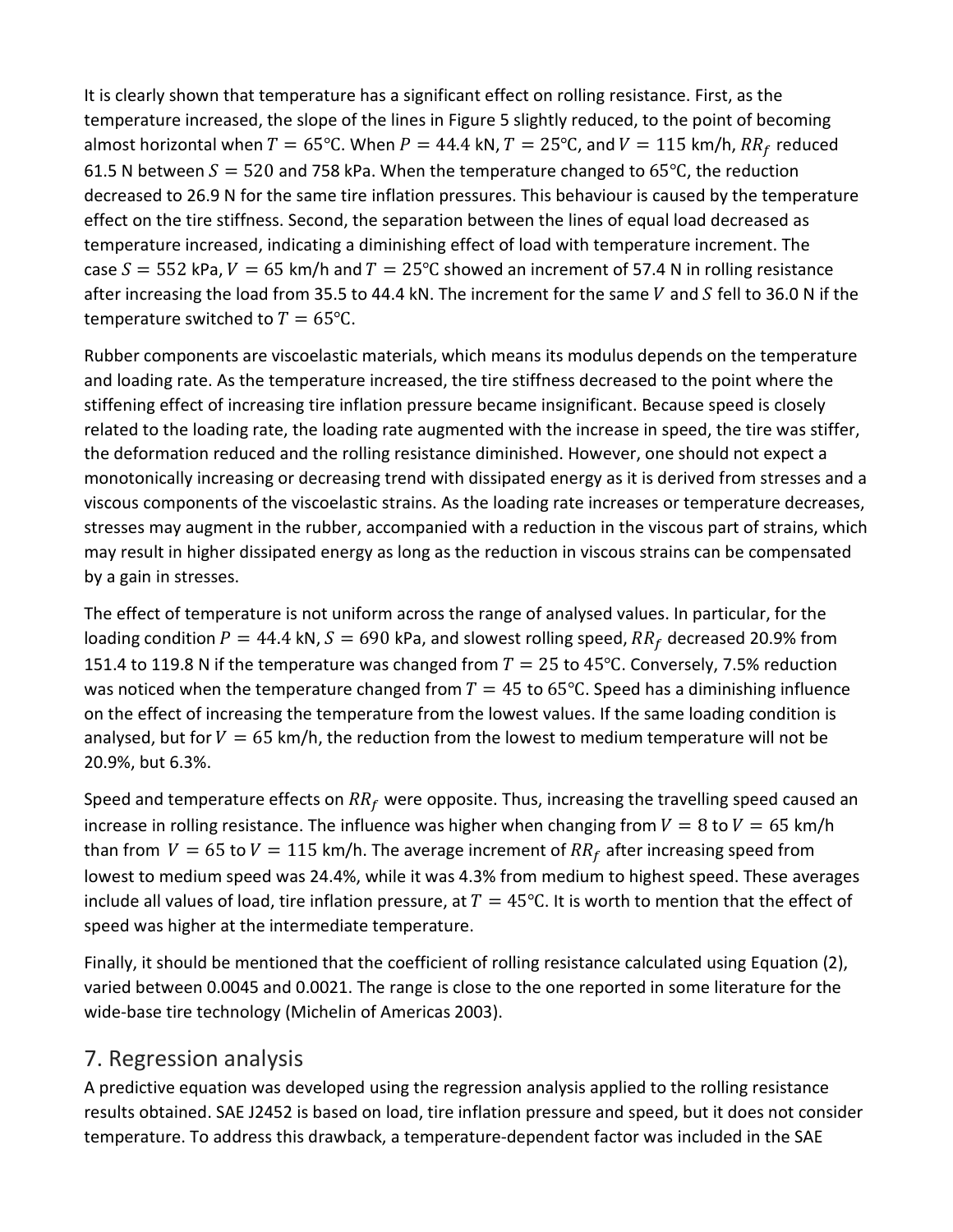equation. The following form of rolling resistance is proposed to capture temperature and speed dependency:

$$
RR_e = k \frac{S^a P^\beta}{\sqrt{T}} (a + bV + cV^2)
$$

(4)

Where  $k$ ,  $\alpha$ ,  $\beta$ ,  $a$ ,  $b$  and  $c$  are regression parameters. Using nonlinear least square method, the fitting parameters were found as  $k = 0.2740$ ,  $\alpha = -0.6392$ ,  $\beta = 1.3618$ ,  $\alpha = 10.68 \times 10^{-3}$ ,  $b =$  $26.23 \times 10^{-6}$  and  $c = -129.1 \times 10^{-9}$ , so the final equation becomes:

$$
RR = 2.740 \times 10^{-4} \frac{S^{-0.6392} P^{1.3618}}{\sqrt{T}} \times \left[10.68 + 26.23 \left(\frac{V}{10^3}\right) - 129.1 \left(\frac{V}{10^3}\right)^2\right]
$$

(5)

Figure 6 compares the rolling resistance from the FE model and Equation (5). As can be seen, a coefficient of correlation of  $R^2 = 0.946$  was obtained, which is very good considering that the range of values of the considered variables covered typical operating conditions of truck tires.





#### 8. Energy per tire component

As previously shown in Figure 1, four viscoelastic rubber components were considered: tread, subtread, shoulder and sidewall. Since the material properties and volume of each rubber element are different, their contribution to the internal energy of the tire,  $IE_{tire}$ , varied. The variation of  $IE_{tire}$  and its components with respect to  $P$ ,  $S$ ,  $V$  and  $T$  is presented in Figure 7. In the figure, a combination of load and tire inflation pressure consists of three bars, each representing a speed in ascending order.

Figure 7. Internal energy in tire's rubber components. (a)  $T = 25^{\circ}$ C, (b)  $T = 45^{\circ}$ C, and (c)  $T = 65^{\circ}$ C.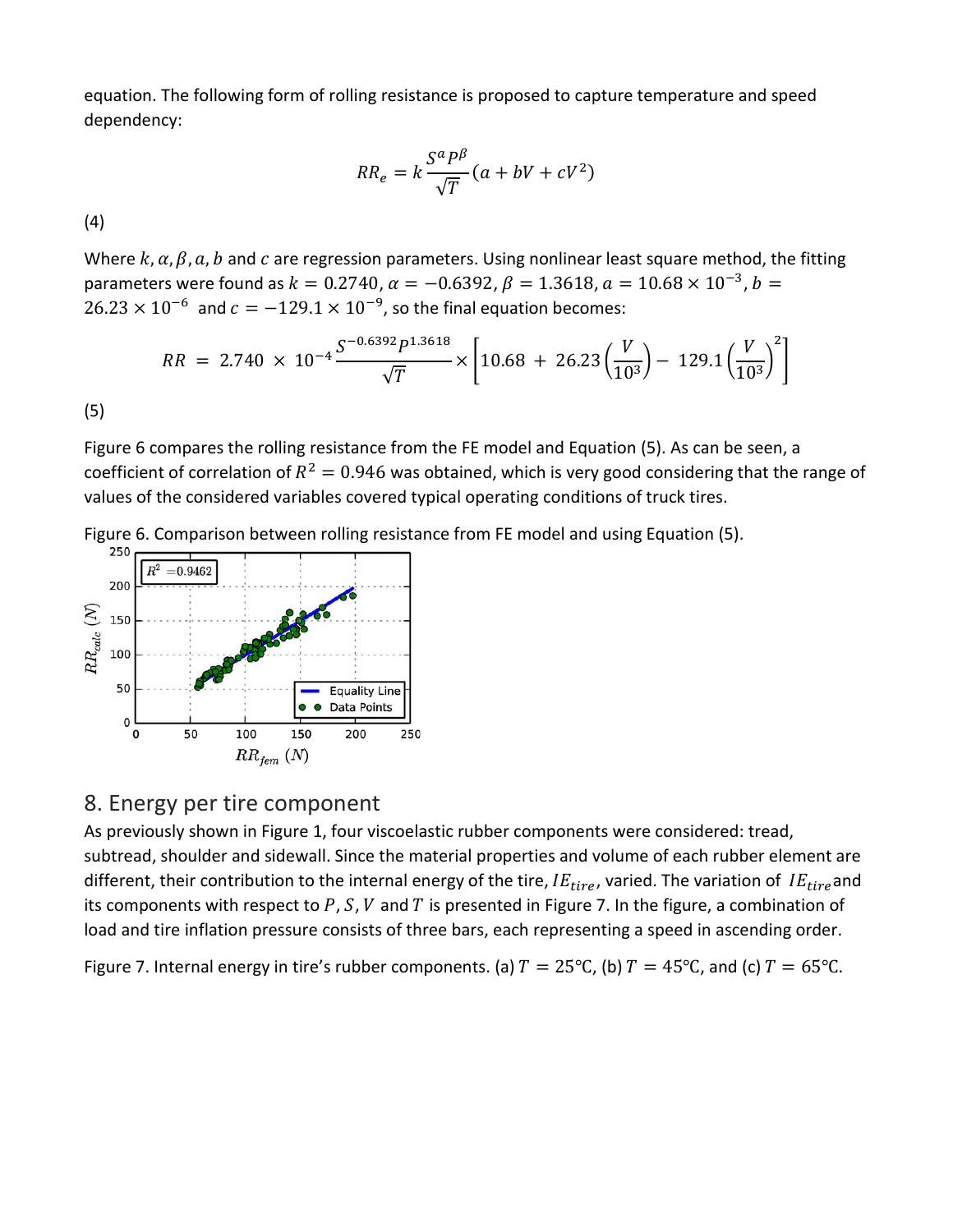

The subtread and sidewall had the highest contribution to  $IE_{tire}$ . The ratio of the internal energy in the subtread,  $IE_{st}$ , to  $IE_{tire}$  varied between 38.8 and 69.7%, while the one in the sidewall,  $IE_{sw}$ , was higher than 26.5% but smaller than 52.5%. In addition, the sidewall's internal energy was higher than the one in the subtread only when the tire was subjected to the lowest tire inflation pressure and highest load. For  $T2$  and  $T3$ , the tread represented higher internal energy than the shoulder, not only in magnitude, but also in percentage of the total energy in the tire. However, the tread and the shoulder were not as relevant for  $IE_{tire}$ ; the highest ratio between each of the two elements and  $IE_{tire}$  was 0.078 and 0.042, respectively.

At the highest temperature, speed did not greatly affect total energy. The highest change after increasing the speed from 8 to 115 km/h when  $T = 65^{\circ}$ C was 5.0% . On the other hand, for the lowest temperature, the reduction reached 11.7%. Furthermore, the applied load greatly affected the internal energy in the sidewall  $IE_{sw}$ . The increment, which was linear, varied between 1.8 and 2.2 times the value of the lowest load. The change was higher at low tire inflation pressure.

Finally, the trend of the tire component's contribution to  $IE_{tire}$  and the corresponding percentage was similar, except for the subtread. For this tire material, the total contribution increased with  $P$  and  $S$ , but the ratio between  $IE<sub>st</sub>$  and  $IE<sub>trie</sub>$  decreased as the tire inflation pressure augmented.

#### 9. Conclusions

FE modelling of a truck tire was developed to calculate rolling resistance as a function of different operating conditions, including temperature, speed, load and tire inflation pressure. The complex nature of the tire was captured using a 3-D FE tire model with realistic geometric details. Material characteristics were obtained from relevant experiments. Incompressible visco-hyperelastic constitutive relationship for rubber materials was used to calculate the rolling resistance.

The methods that are based on the reaction force along the travelling direction and coefficient of rolling resistance as indicators of tire fuel efficiency were found to be satisfactory in capturing consistent trends with changing speeds and temperatures. Therefore, an equilibrium-based rolling resistance calculation method was adopted in this study. The effect of tire inflation pressure, travelling speed, applied load and tire temperature was successfully quantified. It was found that temperature and load had the highest effect on rolling resistance, while speed and tire inflation pressure did not modify rolling resistance as significantly. A predictive equation was developed based on the results of the FE simulations. The SAE J2452 expression for rolling resistance was modified to include the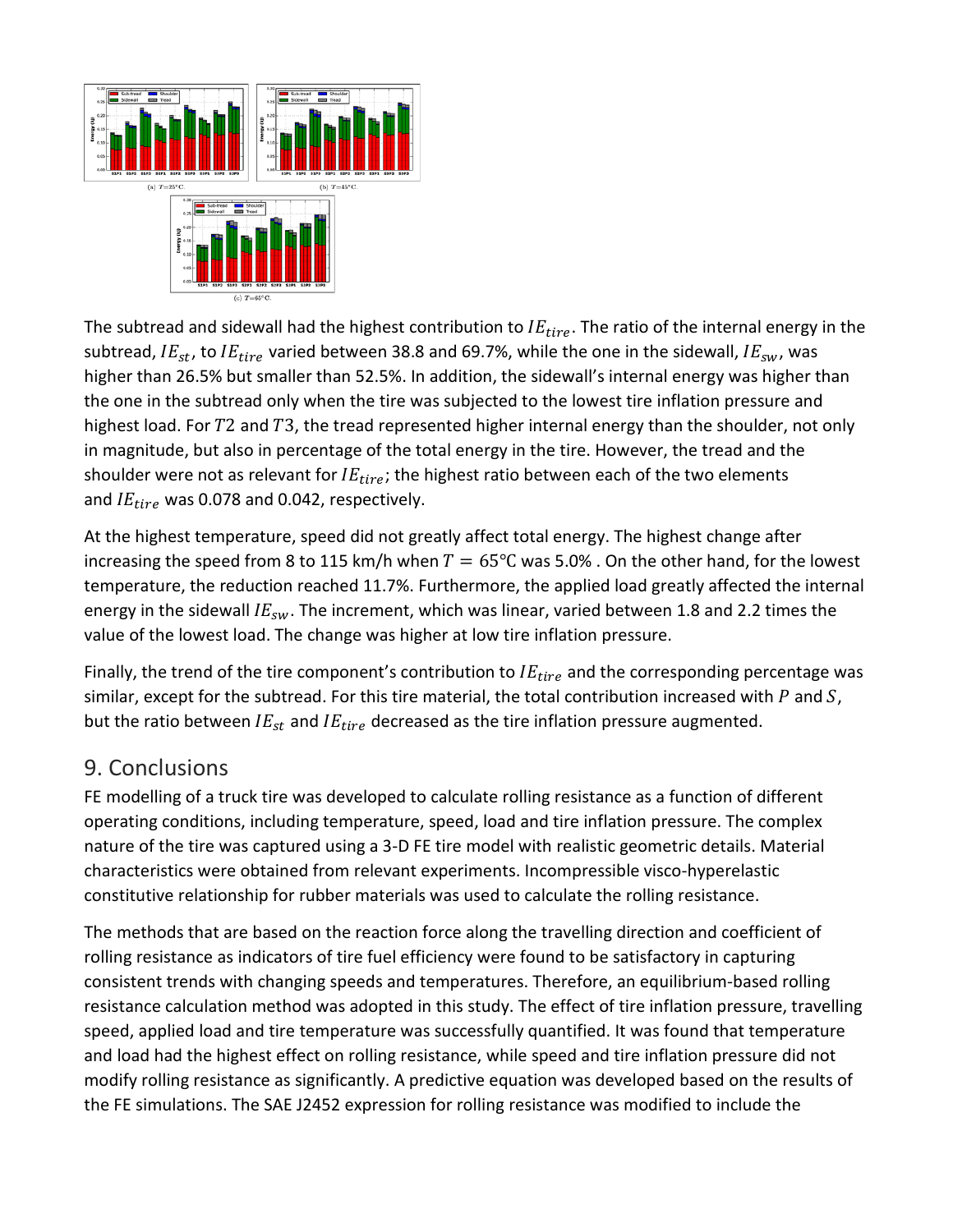temperature effect. Finally, the contribution of each rubber component to the tire's internal energy was quantified, showing a more relevant role of subtread and sidewall.

This research is the first step to quantify the effect of pavement structure and tire-pavement interaction on fuel consumption and life-cycle assessment of road infrastructure.

## Additional information

#### Funding

This work used the Extreme Science and Engineering Discovery Environment (XSEDE), which is supported by National Science Foundation [grant number ACI-1053575].

#### **Notes**

No potential conflict of interest was reported by the authors.

#### References

- **1.** Ang-Olson, J. and Schroeer, W., 2002. Energy efficiency strategies for freight trucking: potential impact on fuel use and greenhouse gas emissions. *Transportation Research Record*, 1, 11–18.
- **2.** Bureau of Transportation Statistics, 2013. *National transportation statistics. Technical report*. Washington, DC: Department of Transportation.
- **3.** Chatti, K. and Zaabar, I., 2012. *Estimating the effects of pavement condition on vehicle operating costs. Technical report*. East Lansing, MI: Michigan State University.
- **4.** Clark, S.K., 1978. Rolling resistance of pneumatic tires. *Tire Science and Technology*, 6 (3), 163– 175.
- **5.** Danielson, K.T. and Noor, A.K., 1997. Finite elements developed in cylindrical coordinates for three-dimensional tire analysis. *Tire Science and Technology*, 25 (1), 2–28.
- **6.** Ebbott, T., *et al.*, 1999. Tire temperature and rolling resistance prediction with finite element analysis. *Tire Science and Technology*, 27 (1), 2–21.
- **7.** Franzese, O., Knee, H.E.B., and Slezak, L., 2010. Effect of wide-based single tires on fuel efficiency of class 8 combination trucks. *Transportation Research Record: Journal of the Transportation Research Board*, 2191 (1), 1–7.
- **8.** GENIVAR, 2005. *Economic study: Use of supersingle tires by heavy vehicles operating in Qubec. Technical report*. Montreal, QC: GENIVAR Consulting Group.
- **9.** Grover, P.S., 1998. Modeling of rolling resistance test data. *SAE Technical Paper Series*, 980251.
- **10.** Helnwein, P., *et al.*, 1993. A new 3-D finite element model for cord-reinforced rubber composites application to analysis of automobile tires. *Finite Elements in Analysis and Design*, 14 (1), 1–16.
- **11.** Hernandez, J., Al-Qadi, I., and De Beer, M., 2013. Impact of tire loading and tire pressure on measured 3D contact stresses. In: *Airfield and Highway Pavement 2013: Sustainable and Efficient Pavements*, Los Angeles, CA: American Society of Civil Engineers, 551–560.
- **12.** Hernandez, J.A. and Al-Qadi, I.L., 2015. Hyperelastic modeling of widebase tire and prediction of its contact stresses. *Journal of Engineering Mechanics*, p. 04015084.
- **13.** Kennedy, R.H., 2003. Experiences with cylindrical elements in tire modeling. In: *ABAQUS Users' Conference*, Simulia, 15.